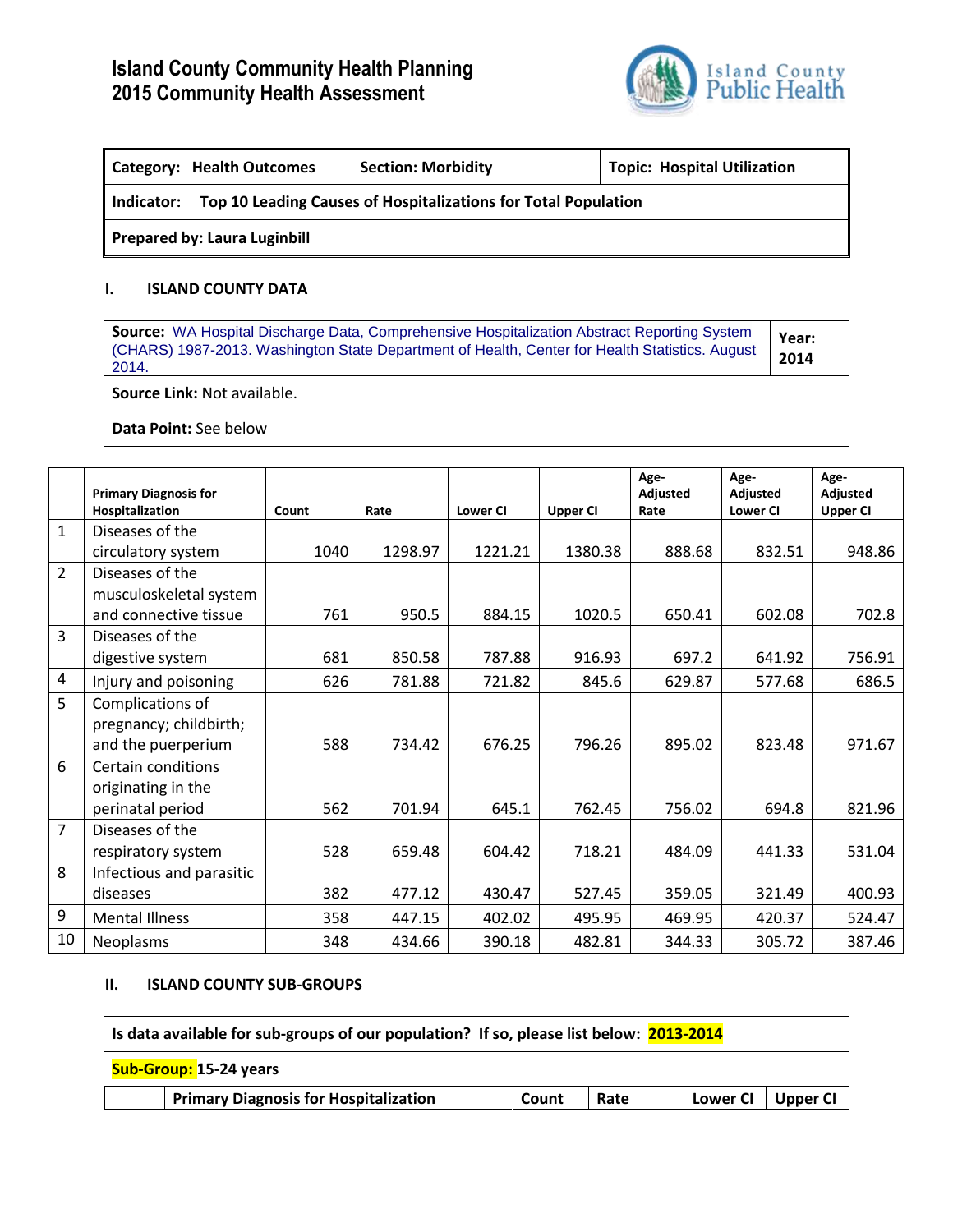|   | Complications of pregnancy; childbirth; and the |     |         |         |         |
|---|-------------------------------------------------|-----|---------|---------|---------|
|   | puerperium                                      | 342 | 1758.82 | 1577.33 | 1955.47 |
|   | <b>Mental Illness</b>                           | 136 | 699.41  | 586.8   | 827.34  |
|   | Injury and poisoning                            | 62  | 318.85  | 244.46  | 408.75  |
|   | Diseases of the digestive system                | 60  | 308.57  | 235.47  | 397.18  |
| 4 | <b>Neoplasms</b>                                | 25  | 128.57  | 83.2    | 189.79  |
|   | Diseases of the circulatory system              | 23  | 118.28  | 74.98   | 177.48  |

# **Is data available for sub-groups of our population? If so, please list below: 2013-2014**

|   | <b>Primary Diagnosis for Hospitalization</b>    | Count | Rate    | Lower CI | <b>Upper CI</b> |
|---|-------------------------------------------------|-------|---------|----------|-----------------|
|   | Complications of pregnancy; childbirth; and the |       |         |          |                 |
|   | puerperium                                      | 763   | 2191.24 | 2038.49  | 2352.4          |
|   | <b>Mental Illness</b>                           | 231   | 663.4   | 580.6    | 754.7           |
|   | Diseases of the digestive system                | 183   | 525.55  | 452.16   | 607.46          |
| 3 | Injury and poisoning                            | 148   | 425.04  | 359.31   | 499.3           |
| 4 | Diseases of the genitourinary system            | 76    | 218.26  | 171.97   | 273.19          |
|   | Diseases of the circulatory system              | 75    | 215.39  | 169.42   | 269.99          |

|                        | Is data available for sub-groups of our population? If so, please list below: 2013-2014 |       |         |                 |                 |  |  |  |  |  |  |  |
|------------------------|-----------------------------------------------------------------------------------------|-------|---------|-----------------|-----------------|--|--|--|--|--|--|--|
| Sub-Group: 45-64 years |                                                                                         |       |         |                 |                 |  |  |  |  |  |  |  |
|                        | <b>Primary Diagnosis for Hospitalization</b>                                            | Count | Rate    | <b>Lower CI</b> | <b>Upper CI</b> |  |  |  |  |  |  |  |
|                        | Diseases of the musculoskeletal system and                                              |       |         |                 |                 |  |  |  |  |  |  |  |
|                        | connective tissue                                                                       | 574   | 1290.97 | 1187.5          | 1401.03         |  |  |  |  |  |  |  |
|                        | Diseases of the circulatory system                                                      | 492   | 1106.54 | 1010.91         | 1208.78         |  |  |  |  |  |  |  |
| 3                      | Diseases of the digestive system                                                        | 474   | 1066.06 | 972.23          | 1166.5          |  |  |  |  |  |  |  |
| 4                      | Injury and poisoning                                                                    | 354   | 796.17  | 715.38          | 883.59          |  |  |  |  |  |  |  |
| 5                      | Diseases of the respiratory system                                                      | 269   | 605     | 534.85          | 681.79          |  |  |  |  |  |  |  |

|                        | Is data available for sub-groups of our population? If so, please list below: 2013-2014 |       |         |                 |                 |  |  |  |  |  |  |  |
|------------------------|-----------------------------------------------------------------------------------------|-------|---------|-----------------|-----------------|--|--|--|--|--|--|--|
| Sub-Group: 65-85 years |                                                                                         |       |         |                 |                 |  |  |  |  |  |  |  |
|                        | <b>Primary Diagnosis for Hospitalization</b>                                            | Count | Rate    | <b>Lower CI</b> | <b>Upper CI</b> |  |  |  |  |  |  |  |
| 1                      | Diseases of the circulatory system                                                      | 1082  | 3633.49 | 3420.18         | 3856.62         |  |  |  |  |  |  |  |
| $\overline{2}$         | Diseases of the musculoskeletal system and<br>connective tissue                         | 813   | 2730.16 | 2545.68         | 2924.46         |  |  |  |  |  |  |  |
| 3                      | Diseases of the digestive system                                                        | 554   | 1860.4  | 1708.68         | 2021.98         |  |  |  |  |  |  |  |
| 4                      | Diseases of the respiratory system                                                      | 525   | 1763.02 | 1615.41         | 1920.49         |  |  |  |  |  |  |  |
| 5                      | Injury and poisoning                                                                    | 470   | 1578.32 | 1438.83         | 1727.68         |  |  |  |  |  |  |  |

**Is data available for sub-groups of our population? If so, please list below:**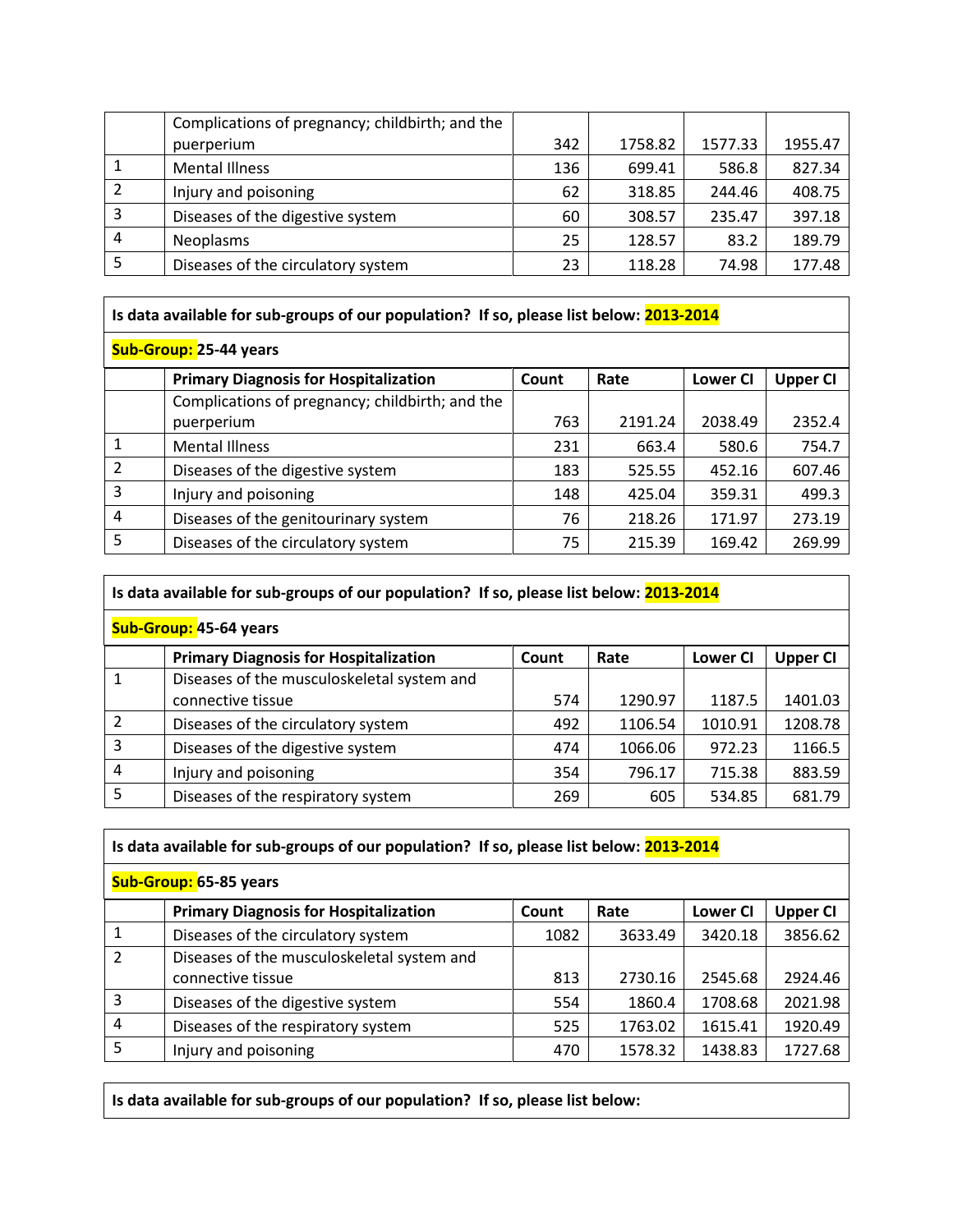|   | Sub-Group: 85+ years                         |       |         |                 |                 |  |  |  |  |  |  |  |
|---|----------------------------------------------|-------|---------|-----------------|-----------------|--|--|--|--|--|--|--|
|   | <b>Primary Diagnosis for Hospitalization</b> | Count | Rate    | <b>Lower CI</b> | <b>Upper CI</b> |  |  |  |  |  |  |  |
|   | Diseases of the circulatory system           | 379   | 9571.92 | 8632.35         | 10585.85        |  |  |  |  |  |  |  |
| 2 | Injury and poisoning                         | 181   | 4571.29 | 3929.52         | 5287.97         |  |  |  |  |  |  |  |
| 3 | Diseases of the respiratory system           | 176   | 4445.01 | 3812.51         | 5152.45         |  |  |  |  |  |  |  |
| 4 | Diseases of the digestive system             | 144   | 3636.83 | 3067.04         | 4281.73         |  |  |  |  |  |  |  |
|   | Infectious and parasitic diseases            | 108   | 2727.62 | 2237.46         | 3293.2          |  |  |  |  |  |  |  |

**III. ISLAND COUNTY TRENDS**

# **Is data available for previous years in Island County? If so, please list below:**

|           | <b>Diseases of the circulatory system</b> |                 |                 |                 |         |                 |                 |  |  |  |  |  |  |
|-----------|-------------------------------------------|-----------------|-----------------|-----------------|---------|-----------------|-----------------|--|--|--|--|--|--|
|           |                                           | Age-            | Age-            | Age-            |         |                 |                 |  |  |  |  |  |  |
|           |                                           | <b>Adjusted</b> | Adjusted        | <b>Adjusted</b> |         |                 |                 |  |  |  |  |  |  |
| Year      | Count                                     | Rate            | <b>Lower CI</b> | <b>Upper CI</b> | Rate    | <b>Lower CI</b> | <b>Upper CI</b> |  |  |  |  |  |  |
| 1991-1992 | 1451                                      | 1519.51         | 1440.07         | 1602.78         | 1317.73 | 1250.79         | 1387.32         |  |  |  |  |  |  |
| 1993-1994 | 1460                                      | 1459.32         | 1383.94         | 1538.22         | 1305    | 1238.91         | 1373.7          |  |  |  |  |  |  |
| 1995-1996 | 1675                                      | 1577.65         | 1502.06         | 1656.43         | 1480.77 | 1410.69         | 1553.42         |  |  |  |  |  |  |
| 1997-1998 | 1763                                      | 1566.08         | 1493.34         | 1641.72         | 1533.91 | 1463.14         | 1607.23         |  |  |  |  |  |  |
| 1999-2000 | 2157                                      | 1814.34         | 1738.24         | 1893.1          | 1858.84 | 1781.21         | 1938.98         |  |  |  |  |  |  |
| 2001-2002 | 2299                                      | 1406.56         | 1349.31         | 1465.78         | 1582.4  | 1518.37         | 1648.43         |  |  |  |  |  |  |
| 2003-2004 | 2169                                      | 1238.68         | 1186.72         | 1292.56         | 1463.01 | 1402.08         | 1525.91         |  |  |  |  |  |  |
| 2005-2006 | 2144                                      | 1137.09         | 1088.88         | 1187.18         | 1399.31 | 1340.69         | 1459.82         |  |  |  |  |  |  |
| 2007-2008 | 2297                                      | 1147.29         | 1099.96         | 1196.5          | 1464.46 | 1405.17         | 1525.6          |  |  |  |  |  |  |
| 2009-2010 | 2008                                      | 942.97          | 901.01          | 986.87          | 1276.34 | 1221.12         | 1333.42         |  |  |  |  |  |  |
| 2011-2012 | 2034                                      | 911.09          | 870.51          | 953.62          | 1285.21 | 1229.96         | 1342.31         |  |  |  |  |  |  |
| 2013-2014 | 2055                                      | 892.03          | 851.9           | 934.14          | 1285.79 | 1230.79         | 1342.61         |  |  |  |  |  |  |

# **Is data available for previous years in Island County? If so, please list below:**

|           | Diseases of the musculoskeletal system |                  |                  |                  |        |          |                 |  |  |  |  |  |  |
|-----------|----------------------------------------|------------------|------------------|------------------|--------|----------|-----------------|--|--|--|--|--|--|
|           |                                        | Age-<br>Adjusted | Age-<br>Adjusted | Age-<br>Adjusted |        |          |                 |  |  |  |  |  |  |
| Year      | Count                                  | Rate             | <b>Lower CI</b>  | <b>Upper CI</b>  | Rate   | Lower CI | <b>Upper CI</b> |  |  |  |  |  |  |
| 1991-1992 | 447                                    | 440.88           | 399.84           | 485.68           | 405.95 | 369.18   | 445.38          |  |  |  |  |  |  |
| 1993-1994 | 388                                    | 371.56           | 334.88           | 411.71           | 346.81 | 313.15   | 383.1           |  |  |  |  |  |  |
| 1995-1996 | 432                                    | 398.97           | 361.83           | 439.3            | 381.91 | 346.74   | 419.68          |  |  |  |  |  |  |
| 1997-1998 | 467                                    | 406.67           | 370.47           | 445.76           | 406.32 | 370.3    | 444.9           |  |  |  |  |  |  |
| 1999-2000 | 544                                    | 460.66           | 422.64           | 501.37           | 468.8  | 430.23   | 509.91          |  |  |  |  |  |  |
| 2001-2002 | 785                                    | 490.07           | 456.15           | 526              | 540.31 | 503.17   | 579.47          |  |  |  |  |  |  |
| 2003-2004 | 930                                    | 538.78           | 504.29           | 575.23           | 627.29 | 587.62   | 668.94          |  |  |  |  |  |  |
| 2005-2006 | 998                                    | 533.88           | 500.69           | 568.98           | 651.36 | 611.57   | 693.06          |  |  |  |  |  |  |
| 2007-2008 | 1087                                   | 546.37           | 513.52           | 581.14           | 693.02 | 652.43   | 735.48          |  |  |  |  |  |  |
| 2009-2010 | 1272                                   | 611.46           | 576.99           | 647.9            | 808.52 | 764.69   | 854.2           |  |  |  |  |  |  |
| 2011-2012 | 1429                                   | 665.01           | 628.89           | 703.17           | 902.94 | 856.72   | 951             |  |  |  |  |  |  |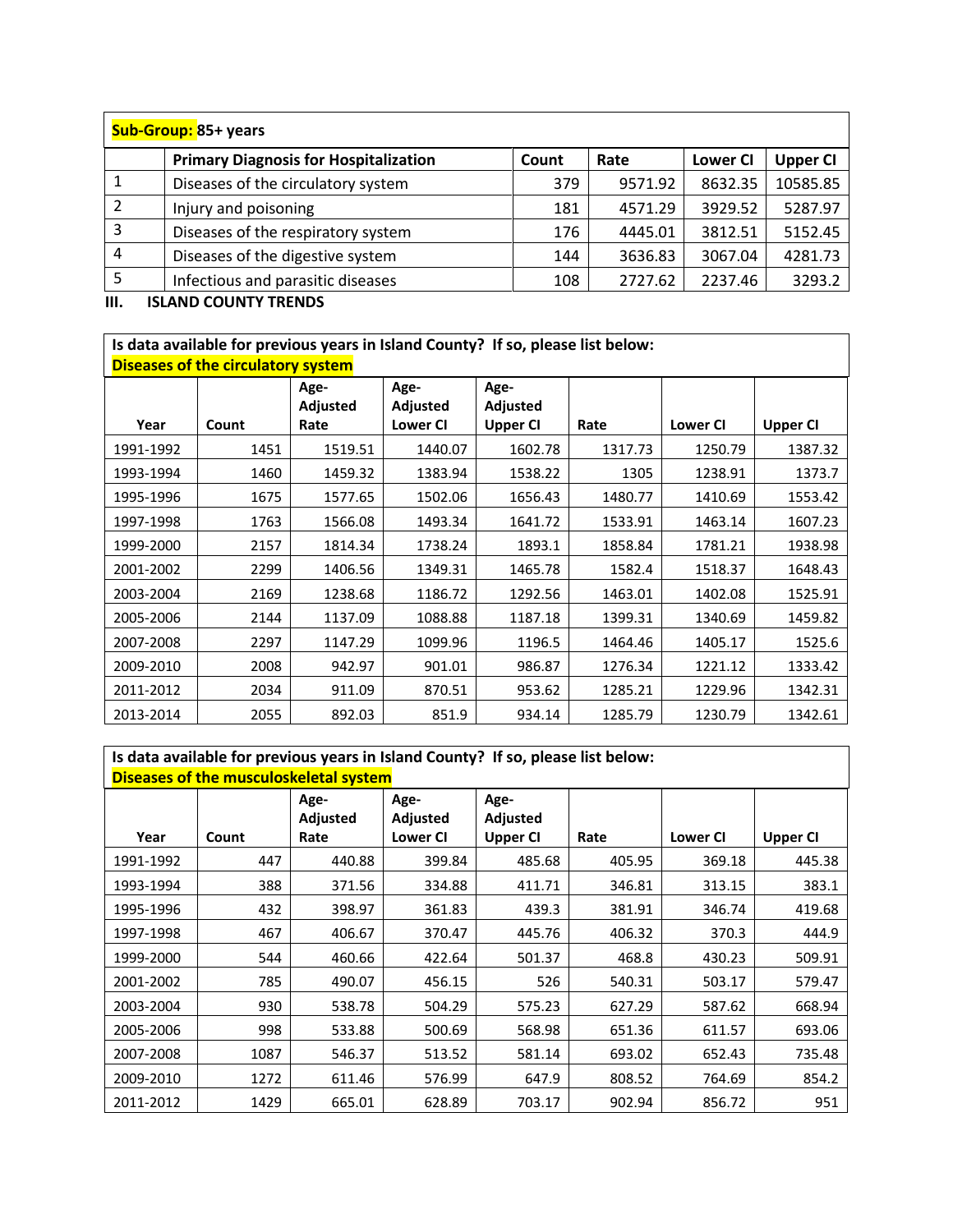|  | 2013-2014 | 1528 | $  -$<br>657.36 | $\sim$ $\sim$<br>$\overline{\phantom{a}}$<br>$\cdot$<br>022.8 | GQ3 91<br><b>UUU.JI</b> | 956.05 | 908.71 | 1005.22 |
|--|-----------|------|-----------------|---------------------------------------------------------------|-------------------------|--------|--------|---------|
|--|-----------|------|-----------------|---------------------------------------------------------------|-------------------------|--------|--------|---------|

| Is data available for previous years in Island County? If so, please list below: |       |                         |                  |                  |        |                 |                 |  |
|----------------------------------------------------------------------------------|-------|-------------------------|------------------|------------------|--------|-----------------|-----------------|--|
| <b>Diseases of the digestive system</b>                                          |       |                         |                  |                  |        |                 |                 |  |
|                                                                                  |       | Age-<br><b>Adjusted</b> | Age-<br>Adjusted | Age-<br>Adjusted |        |                 |                 |  |
| Year                                                                             | Count | Rate                    | <b>Lower CI</b>  | <b>Upper CI</b>  | Rate   | <b>Lower CI</b> | <b>Upper CI</b> |  |
| 1991-1992                                                                        | 694   | 695.64                  | 643.21           | 751.85           | 630.26 | 584.23          | 678.95          |  |
| 1993-1994                                                                        | 778   | 751.59                  | 698.66           | 807.99           | 695.41 | 647.39          | 746.04          |  |
| 1995-1996                                                                        | 766   | 718.5                   | 667.91           | 772.3            | 677.17 | 630.06          | 726.88          |  |
| 1997-1998                                                                        | 858   | 764.55                  | 713.93           | 818.1            | 746.51 | 697.39          | 798.18          |  |
| 1999-2000                                                                        | 1057  | 899.99                  | 846.37           | 956.3            | 910.89 | 856.8           | 967.51          |  |
| 2001-2002                                                                        | 1184  | 763.25                  | 720.05           | 808.49           | 814.95 | 769.18          | 862.72          |  |
| 2003-2004                                                                        | 1365  | 828.18                  | 784.24           | 874.14           | 920.71 | 872.5           | 970.88          |  |
| 2005-2006                                                                        | 1377  | 785.33                  | 743.55           | 829.08           | 898.71 | 851.87          | 947.47          |  |
| 2007-2008                                                                        | 1514  | 830.74                  | 788.06           | 875.43           | 965.25 | 917.24          | 1015.13         |  |
| 2009-2010                                                                        | 1424  | 768.28                  | 726.85           | 811.84           | 905.13 | 858.73          | 953.4           |  |
| 2011-2012                                                                        | 1449  | 757.41                  | 716.55           | 800.43           | 915.57 | 869.03          | 963.96          |  |
| 2013-2014                                                                        | 1442  | 736.47                  | 696.21           | 778.91           | 902.24 | 856.27          | 950.04          |  |

| Is data available for previous years in Island County? If so, please list below: |       |                         |                  |                         |        |                 |          |  |
|----------------------------------------------------------------------------------|-------|-------------------------|------------------|-------------------------|--------|-----------------|----------|--|
| <b>Injury and poisoning</b>                                                      |       |                         |                  |                         |        |                 |          |  |
|                                                                                  |       | Age-<br><b>Adjusted</b> | Age-<br>Adjusted | Age-<br><b>Adjusted</b> |        |                 |          |  |
| Year                                                                             | Count | Rate                    | <b>Lower CI</b>  | <b>Upper CI</b>         | Rate   | <b>Lower CI</b> | Upper CI |  |
| 1991-1992                                                                        | 799   | 782.03                  | 726.83           | 840.98                  | 725.62 | 676.17          | 777.72   |  |
| 1993-1994                                                                        | 706   | 680.42                  | 630.06           | 734.24                  | 631.05 | 585.35          | 679.37   |  |
| 1995-1996                                                                        | 729   | 677.93                  | 628.89           | 730.17                  | 644.47 | 598.52          | 693      |  |
| 1997-1998                                                                        | 771   | 693.75                  | 645.31           | 745.13                  | 670.82 | 624.29          | 719.89   |  |
| 1999-2000                                                                        | 819   | 706.03                  | 658.32           | 756.46                  | 705.79 | 658.27          | 755.83   |  |
| 2001-2002                                                                        | 1017  | 659.06                  | 618.87           | 701.29                  | 700    | 657.63          | 744.38   |  |
| 2003-2004                                                                        | 1212  | 745.97                  | 704.02           | 789.94                  | 817.51 | 772.12          | 864.86   |  |
| 2005-2006                                                                        | 1184  | 696.07                  | 656.24           | 737.92                  | 772.75 | 729.36          | 818.05   |  |
| 2007-2008                                                                        | 1200  | 654.9                   | 617.3            | 694.5                   | 765.06 | 722.38          | 809.61   |  |
| 2009-2010                                                                        | 1202  | 648.42                  | 610.59           | 688.35                  | 764.02 | 721.44          | 808.47   |  |
| 2011-2012                                                                        | 1192  | 641.56                  | 603.41           | 681.91                  | 753.18 | 711.03          | 797.19   |  |
| 2013-2014                                                                        | 1253  | 630.17                  | 593.25           | 669.27                  | 783.99 | 741.17          | 828.63   |  |

| Is data available for previous years in Island County? If so, please list below: |       |                         |                         |                         |      |                 |          |
|----------------------------------------------------------------------------------|-------|-------------------------|-------------------------|-------------------------|------|-----------------|----------|
| Diseases of the respiratory system                                               |       |                         |                         |                         |      |                 |          |
|                                                                                  |       | Age-<br><b>Adiusted</b> | Age-<br><b>Adiusted</b> | Age-<br><b>Adiusted</b> |      |                 |          |
| Year                                                                             | Count | Rate                    | <b>Lower CI</b>         | Upper CI                | Rate | <b>Lower CI</b> | Upper CI |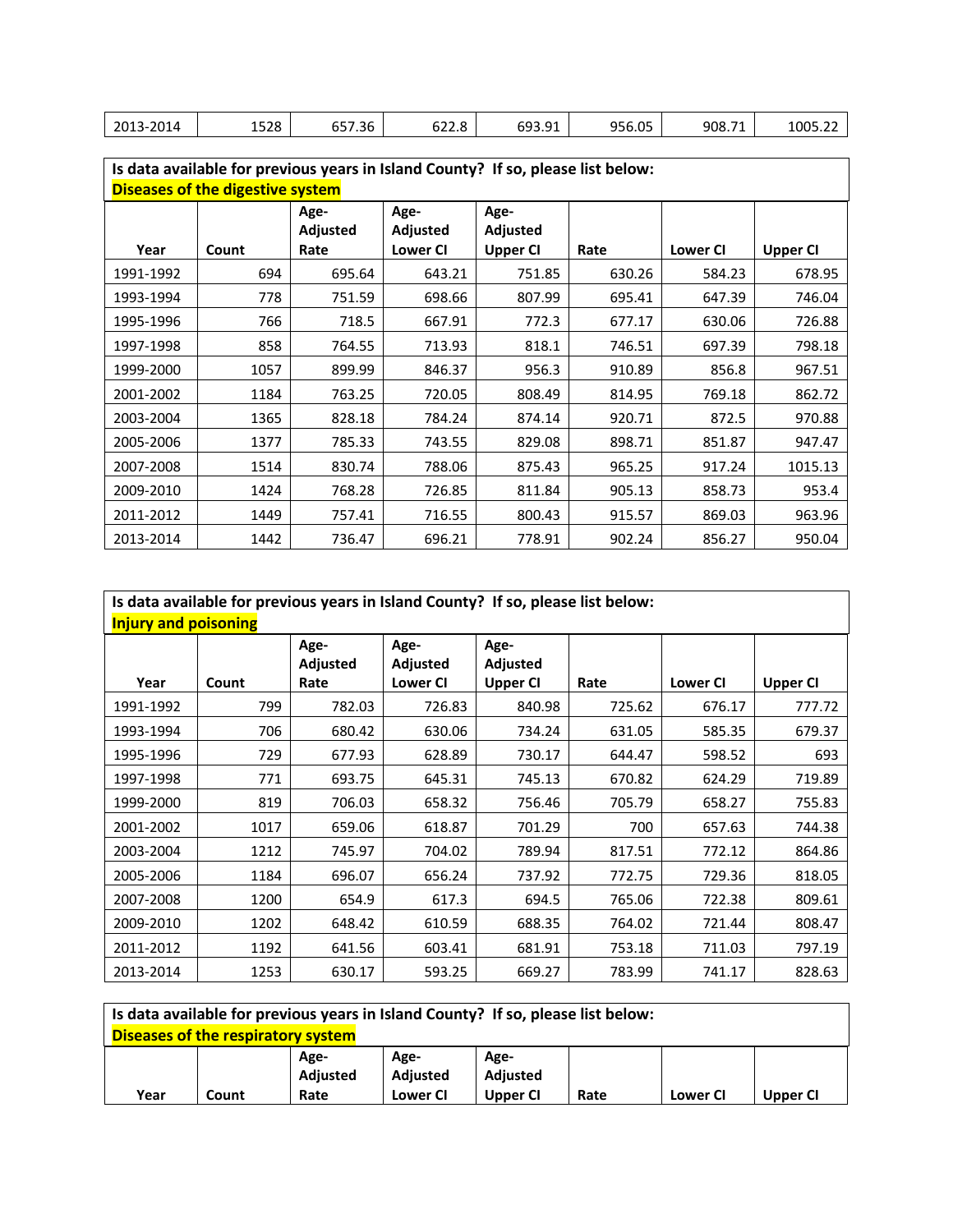| 1991-1992 | 570  | 538.69 | 494.01 | 587.05 | 517.65 | 476.02 | 561.94 |
|-----------|------|--------|--------|--------|--------|--------|--------|
| 1993-1994 | 593  | 555.09 | 510.18 | 603.44 | 530.05 | 488.24 | 574.48 |
| 1995-1996 | 662  | 606.79 | 560.7  | 656.05 | 585.23 | 541.5  | 631.57 |
| 1997-1998 | 686  | 603.54 | 558.87 | 651.11 | 596.86 | 553.02 | 643.25 |
| 1999-2000 | 885  | 746.23 | 697.68 | 797.47 | 762.67 | 713.24 | 814.62 |
| 2001-2002 | 891  | 564.08 | 527.38 | 602.79 | 613.27 | 573.66 | 654.9  |
| 2003-2004 | 839  | 501.22 | 467.55 | 536.89 | 565.91 | 528.26 | 605.54 |
| 2005-2006 | 918  | 511.17 | 478.16 | 546.12 | 599.14 | 561.01 | 639.19 |
| 2007-2008 | 989  | 527.29 | 494.16 | 562.38 | 630.54 | 591.85 | 671.1  |
| 2009-2010 | 1066 | 552.82 | 518.85 | 588.85 | 677.58 | 637.51 | 719.51 |
| 2011-2012 | 928  | 449.42 | 419.56 | 481.35 | 586.37 | 549.25 | 625.35 |
| 2013-2014 | 1098 | 499.27 | 468.59 | 531.99 | 687.01 | 646.97 | 728.88 |

## **IV. WASHINGTON STATE**

| <b>Source:</b> WA Hospital Discharge Data, Comprehensive Hospitalization |                   |
|--------------------------------------------------------------------------|-------------------|
| Abstract Reporting System (CHARS) 1987-2013. Washington State            | <b>Year: 2013</b> |
| Department of Health, Center for Health Statistics. August 2014.         |                   |
|                                                                          |                   |

**Source Link:** Not available.

Data Point: See below. **ISLAND COUNTY TOP 10** 

|                | <b>Primary Diagnosis for</b> |       |         |                 |                 | Age-<br>Adjusted | Age-<br>Adjusted | Age-<br>Adjusted |
|----------------|------------------------------|-------|---------|-----------------|-----------------|------------------|------------------|------------------|
|                | Hospitalization              | Count | Rate    | <b>Lower CI</b> | <b>Upper CI</b> | Rate             | <b>Lower CI</b>  | <b>Upper CI</b>  |
| $\mathbf{1}$   | Diseases of the              |       |         |                 |                 |                  |                  |                  |
|                | circulatory system           | 77239 | 1108.45 | 1100.65         | 1116.3          | 1002.17          | 994.96           | 1009.42          |
| $\overline{2}$ | Diseases of the              |       |         |                 |                 |                  |                  |                  |
|                | musculoskeletal system       |       |         |                 |                 |                  |                  |                  |
|                | and connective tissue        | 45670 | 655.41  | 649.41          | 661.45          | 574.73           | 569.35           | 580.16           |
| 3              | Diseases of the              |       |         |                 |                 |                  |                  |                  |
|                | digestive system             | 53816 | 772.31  | 765.8           | 778.86          | 723.23           | 717.01           | 729.5            |
| $\overline{a}$ | Injury and poisoning         | 48254 | 692.49  | 686.33          | 698.7           | 647.47           | 641.59           | 653.39           |
| 5              | Complications of             |       |         |                 |                 |                  |                  |                  |
|                | pregnancy; childbirth;       |       |         |                 |                 |                  |                  |                  |
|                | and the puerperium           | 83669 | 1200.73 | 1192.61         | 1208.9          | 1248.86          | 1240.37          | 1257.39          |
| 6              | Certain conditions           |       |         |                 |                 |                  |                  |                  |
|                | originating in the           |       |         |                 |                 |                  |                  |                  |
|                | perinatal period             | 81730 | 1172.9  | 1164.88         | 1180.97         | 1297.42          | 1288.54          | 1306.34          |
| $\overline{7}$ | Diseases of the              |       |         |                 |                 |                  |                  |                  |
|                | respiratory system           | 41483 | 595.32  | 589.61          | 601.08          | 554.42           | 548.99           | 559.9            |
| 8              | Infectious and parasitic     |       |         |                 |                 |                  |                  |                  |
|                | diseases                     | 36562 | 524.7   | 519.34          | 530.11          | 483.92           | 478.87           | 489.02           |
| 9              | <b>Mental Illness</b>        | 30565 | 438.64  | 433.73          | 443.58          | 433.32           | 428.4            | 438.28           |
| 10             | <b>Neoplasms</b>             | 25531 | 366.39  | 361.91          | 370.92          | 331.1            | 326.96           | 335.29           |

### **V. UNITED STATES**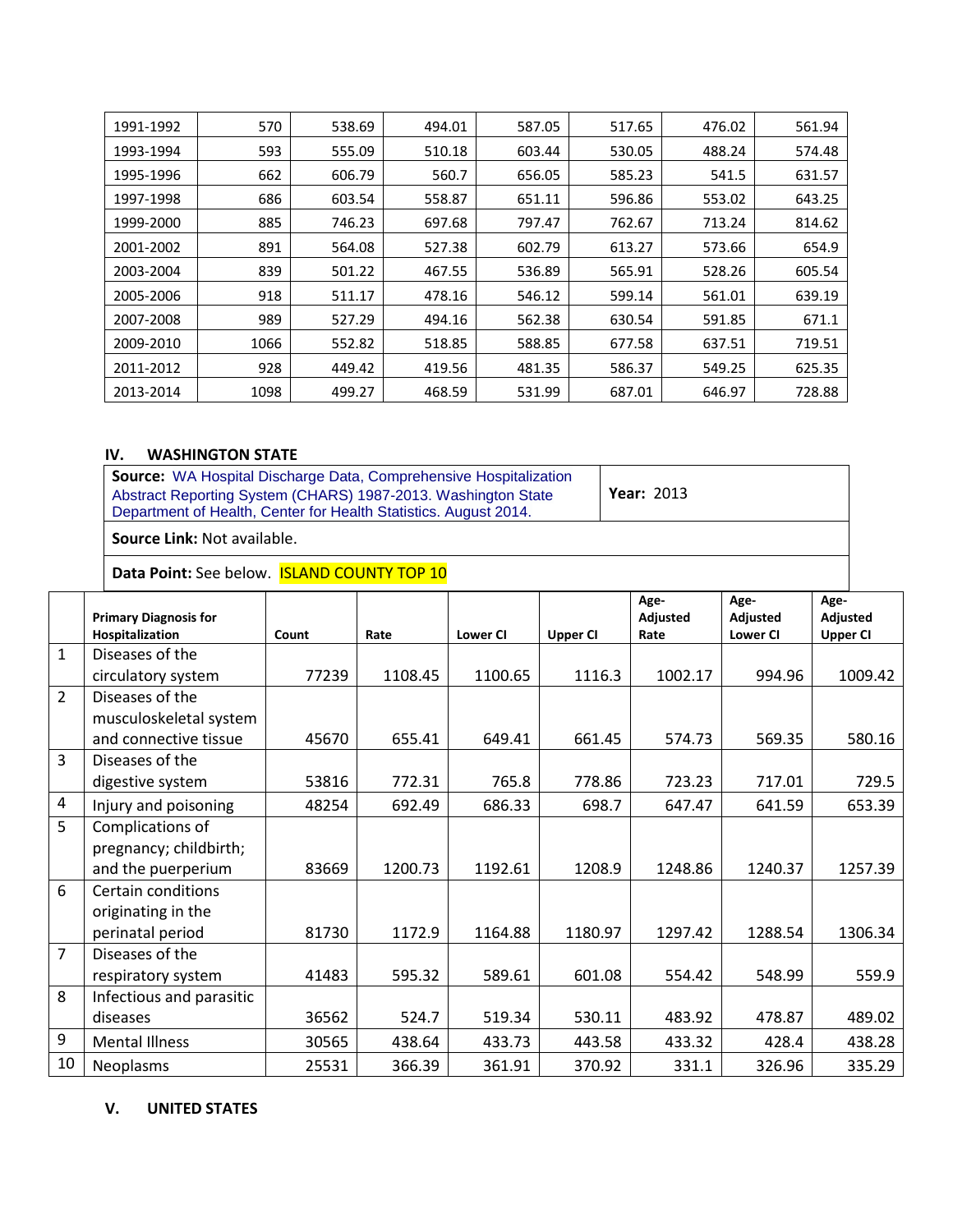| Source: Not available.<br>Year: |  |  |  |  |  |  |
|---------------------------------|--|--|--|--|--|--|
| <b>Source Link:</b>             |  |  |  |  |  |  |
| <b>Data Point:</b>              |  |  |  |  |  |  |
| VI.<br><b>STANDARD OR GOAL</b>  |  |  |  |  |  |  |
| Source: None noted.             |  |  |  |  |  |  |
| <b>Source Link:</b>             |  |  |  |  |  |  |
| <b>Standard or Goal:</b>        |  |  |  |  |  |  |

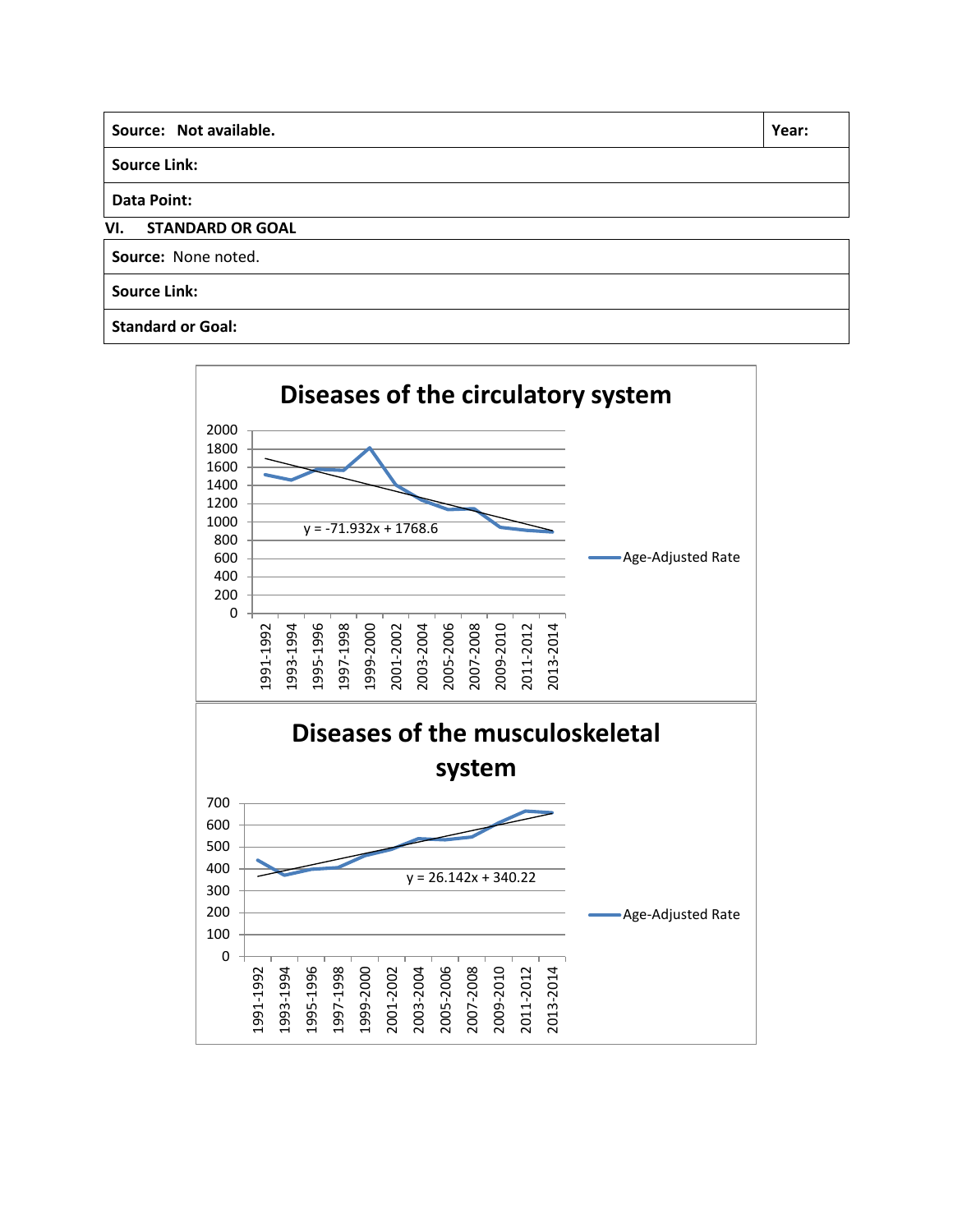